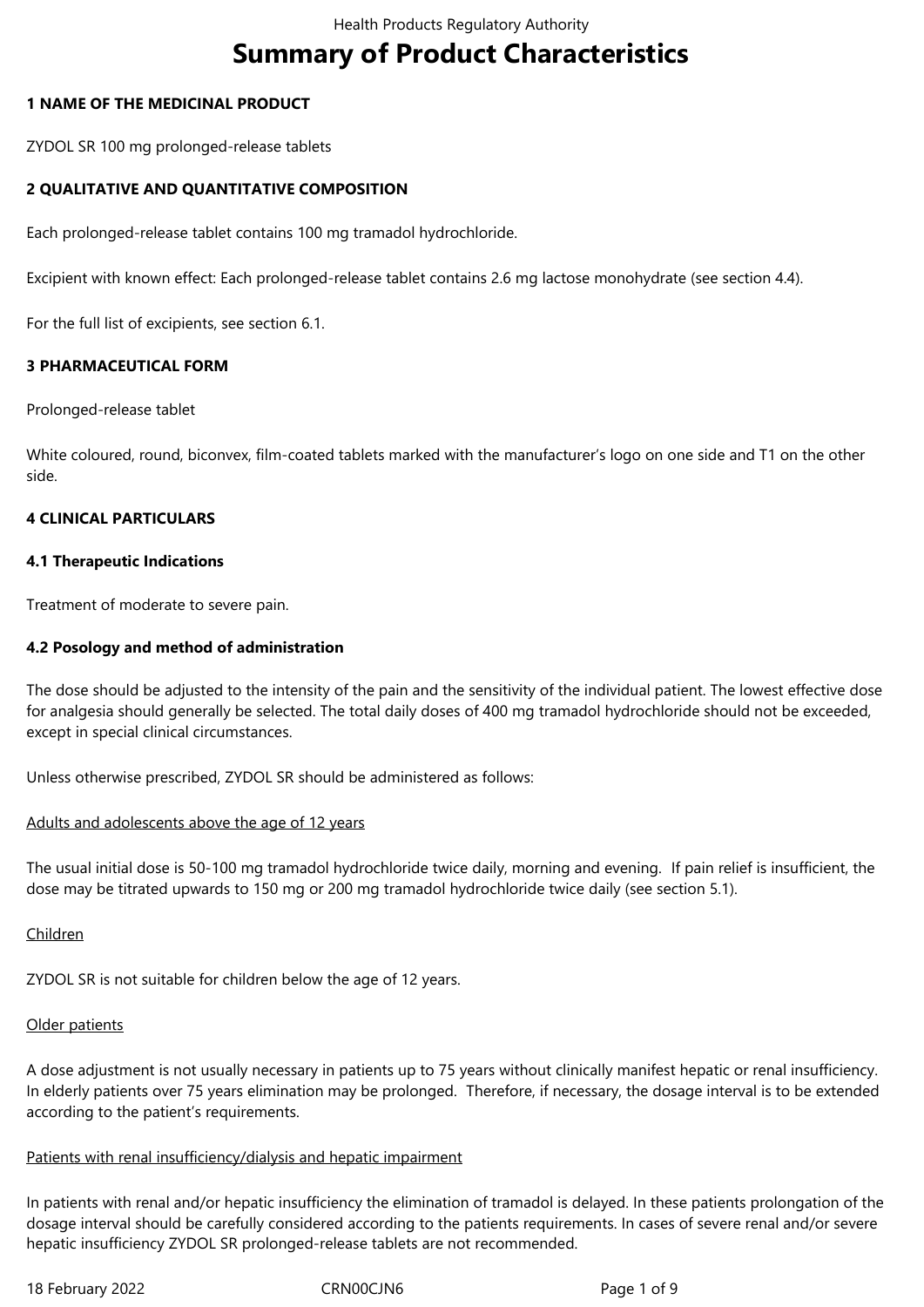# Method of administration

The tablets are to be taken whole, not divided or chewed, with sufficient liquid, with or without food.

# Duration of administration

Tramadol should under no circumstances be administered for longer than absolutely necessary. If long-term pain treatment with tramadol is necessary in view of the nature and severity of the illness, then careful and regular monitoring should be carried out (if necessary with breaks in treatment) to establish whether and to what extent further treatment is necessary.

# **4.3 Contraindications**

# ZYDOL SR is contraindicated

- in hypersensitivity to the active substance or any of the excipients listed in section 6.1,
- in acute intoxication with alcohol, hypnotics, analgesics, opioids or other psychotropic medicinal products,
- in patients who are receiving MAO inhibitors or who have taken them within the last 14 days (see section 4.5),
- in patients with epilepsy not adequately controlled by treatment,
- for use in narcotic withdrawal treatment.

# **4.4 Special warnings and precautions for use**

ZYDOL SR may only be used with particular caution in opioid-dependent patients, patients with head injury, shock, a reduced level of consciousness of uncertain origin, disorders of the respiratory centre or function, increased intracranial pressure.

In patients sensitive to opiates the medicinal product should only be used with caution.

Concomitant use of ZYDOL SR and sedating medicinal products such as benzodiazepines or related substances, may result in sedation, respiratory depression, coma and death. Because of these risks, concomitant prescribing with these sedating medicinal products should be reserved for patients for whom alternative treatment options are not possible. If a decision is made to prescribe ZYDOL SR concomitantly with sedating medicinal products, the lowest effective dose of ZYDOL SR should be used, and the duration of the concomitant treatment should be as short as possible.

The patients should be followed closely for signs and symptoms of respiratory depression and sedation. In this respect, it is strongly recommended to inform patients and their caregivers to be aware of these symptoms (see section 4.5).

Care should be taken when treating patients with respiratory depression, or if concomitant CNS depressant drugs are being administered (see section 4.5), or if the recommended dosage is significantly exceeded (see section 4.9) as the possibility of respiratory depression cannot be excluded in these situations.

#### Sleep-related breathing disorders

Opioids can cause sleep-related breathing disorders including central sleep apnea (CSA) and sleep-related hypoxemia. Opioid use increases the risk of CSA in a dose-dependent fashion. In patients who present with CSA, consider decreasing the total opioid dosage.

Convulsions have been reported in patients receiving tramadol at the recommended dose levels. The risk may be increased when doses of tramadol hydrochloride exceed the recommended upper daily dose limit (400 mg). In addition, tramadol may increase the seizure risk in patients taking other medicinal products that lowers the seizure threshold (see section 4.5*)*. Patients with epilepsy or those susceptible to seizures should only be treated with tramadol if there are compelling circumstances.

#### Serotonin syndrome

Serotonin syndrome, a potentially life-threatening condition, has been reported in patients receiving tramadol in combination with other serotonergic agents or tramadol alone (see sections 4.5, 4.8 and 4.9).

18 February 2022 CRN00CJN6 Page 2 of 9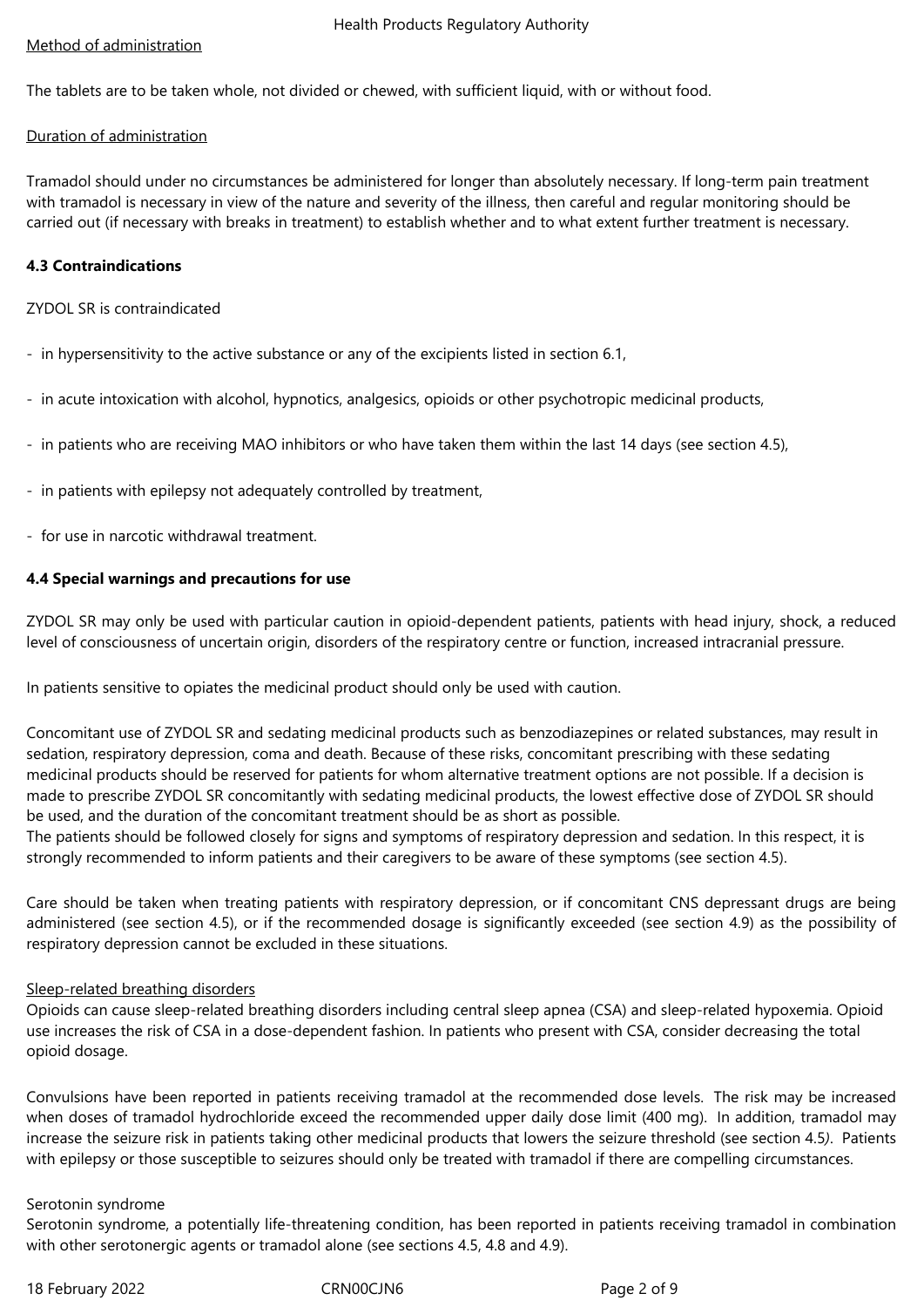If concomitant treatment with other serotonergic agents is clinically warranted, careful observation of the patient is advised, particularly during treatment initiation and dose escalations.

Symptoms of serotonin syndrome may include mental status changes, autonomic instability, neuromuscular abnormalities and/or gastrointestinal symptoms.

If serotonin syndrome is suspected, a dose reduction or discontinuation of therapy should be considered depending on the severity of the symptoms. Withdrawal of the serotonergic drugs usually brings about a rapid improvement.

Tolerance, psychic and physical dependence may develop, especially after long-term use. In patients with a tendency to drug abuse or dependence, treatment with ZYDOL SR should only be carried out for short periods under strict medical supervision.

When a patient no longer requires therapy with tramadol, it may be advisable to taper the dose gradually to prevent symptoms of withdrawal.

Tramadol is not suitable as a substitute in opioid-dependent patients. Although it is an opioid agonist, tramadol cannot suppress morphine withdrawal symptoms.

# **CYP2D6 metabolism**

Tramadol is metabolised by the liver enzyme CYP2D6. If a patient has a deficiency or is completely lacking this enzyme an adequate analgesic effect may not be obtained. Estimates indicate that up to 7% of the Caucasian population may have this deficiency. However, if the patient is an ultra-rapid metaboliser there is a risk of developing side effects of opioid toxicity even at commonly prescribed doses.

General symptoms of opioid toxicity include confusion, somnolence, shallow breathing, small pupils, nausea, vomiting, constipation and lack of appetite. In severe cases this may include symptoms of circulatory and respiratory depression, which may be life threatening and very rarely fatal. Estimates of prevalence of ultra-rapid metabolisers in different populations are summarised below:

| Population        | Prevalence % |
|-------------------|--------------|
| African/Ethiopian | 29%          |
| African American  | 3.4% to 6.5% |
| Asian             | 1.2% to 2%   |
| Caucasian         | 3.6% to 6.5% |
| Greek             | 6.0%         |
| Hungarian         | 1.9%         |
| Northern European | 1% to 2%     |

#### **Post-operative use in children**

There have been reports in the published literature that tramadol given post-operatively in children after tonsillectomy and/or adenoidectomy for obstructive sleep apnoea, led to rare, but life threatening adverse events. Extreme caution should be exercised when tramadol is administered to children for post-operative pain relief and should be accompanied by close monitoring for symptoms of opioid toxicity including respiratory depression.

# **Children with compromised respiratory function**

Tramadol is not recommended for use in children in whom respiratory function might be compromised including neuromuscular disorders, severe cardiac or respiratory conditions, upper respiratory or lung infections, multiple trauma or extensive surgical procedures. These factors may worsen symptoms of opioid toxicity.

# **Adrenal insufficiency**

Opioid analgesics may occasionally cause reversible adrenal insufficiency requiring monitoring and glucocorticoid replacement therapy. Symptoms of acute or chronic adrenal insufficiency may include e.g. severe abdominal pain, nausea and vomiting, low blood pressure, extreme fatigue, decreased appetite, and weight loss.

This medicinal product contains lactose. Patients with rare hereditary problems of galactose intolerance, the Lapp lactase deficiency or glucose-galactose malabsorption should not take this medicinal product.

# **4.5 Interaction with other medicinal products and other forms of interactions**

Tramadol should not be combined with MAO inhibitors (see section 4.3).

18 February 2022 CRN00CJN6 Page 3 of 9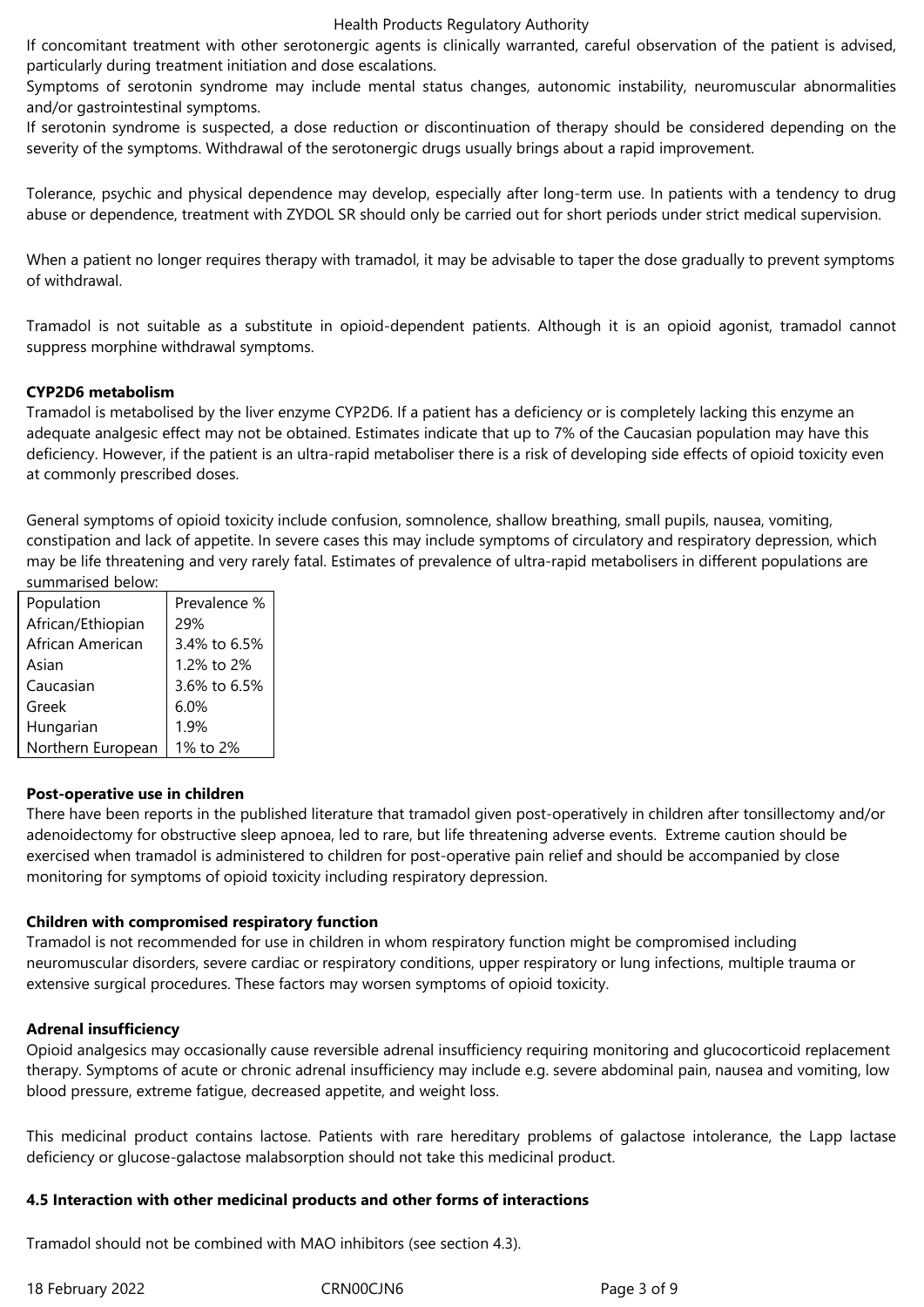#### Health Products Regulatory Authority

In patients treated with MAO inhibitors in the 14 days prior to the use of the opioid pethidine, life-threatening interactions on the central nervous system, respiratory and cardiovascular function have been observed. The same interactions with MAO inhibitors cannot be ruled out during treatment with ZYDOL SR.

Concomitant administration of ZYDOL SR with other centrally depressant medicinal products including alcohol may potentiate the CNS effects (see section 4.8).

The concomitant use of opioids with sedating medicinal products such as benzodiazepines or related substances increases the risk of sedation, respiratory depression, coma and death because of additive CNS depressant effect. The dose of ZYDOL SR and the duration of the concomitant use should be limited (see section 4.4)

The results of pharmacokinetic studies have so far shown that on the concomitant or previous administration of cimetidine (enzyme inhibitor) clinically relevant interactions are unlikely to occur. Simultaneous or previous administration of carbamazepine (enzyme inducer) may reduce the analgesic effect and shorten the duration of action.

Tramadol can induce convulsions and increase the potential for selective serotonin reuptake inhibitors (SSRIs), serotonin-norepinephrine reuptake inhibitors (SNRIs), tricyclic antidepressants, antipsychotics and other seizure threshold-lowering medicinal product (such as bupropion, mirtazapine, tetrahydrocannabinol) to cause convulsions.

Concomitant therapeutic use of tramadol and serotonergic drugs, such as selective serotonin reuptake inhibitors (SSRIs), serotonin-norepinephrine reuptake inhibitors (SNRIs), MAO inhibitors (see section 4.3), tricyclic antidepressants and mirtazapine may cause serotonin syndrome, a potentially life-threatening condition (see sections 4.4 and 4.8).

Caution should be exercised during concomitant treatment with tramadol and coumarin derivatives (e.g. warfarin) due to reports of increased INR with major bleeding and ecchymoses in some patients.

Other active substances known to inhibit CYP3A4, such as ketoconazole and erythromycin, might inhibit the metabolism of tramadol (N-demethylation) probably also the metabolism of the active O-demethylated metabolite. The clinical importance of such an interaction has not been studied (see section 4.8).

In a limited number of studies the pre- or postoperative application of the antiemetic 5-HT3 antagonist ondansetron increased the requirement of tramadol in patients with postoperative pain.

#### **4.6 Fertility, pregnancy and lactation**

#### *Pregnancy*

Animal studies with tramadol revealed at very high doses effects on organ development, ossification and neonatal mortality. Tramadol crosses the placenta. There is inadequate evidence available on the safety of tramadol in human pregnancy. Therefore tramadol should not be used in pregnant women.

Tramadol - administered before or during birth - does not affect uterine contractility. In neonates it may induce changes in the respiratory rate which are usually not clinically relevant. Chronic use during pregnancy may lead to neonatal withdrawal symptoms.

#### *Breast-feeding*

Approximately 0.1% of the maternal dose of tramadol is excreted in breast milk. In the immediate post-partum period, for maternal oral daily dosage up to 400 mg, this corresponds to a mean amount of tramadol ingested by breast-fed infants of 3% of the maternal weight-adjusted dosage. For this reason tramadol should not be used during lactation or alternatively, breast-feeding should be discontinued during treatment with tramadol. Discontinuation of breast-feeding is generally not necessary following a single dose of tramadol.

#### *Fertility*

Post marketing surveillance does not suggest an effect of tramadol on fertility. Animal studies did not show an effect of tramadol on fertility.

#### **4.7 Effects on ability to drive and use machines**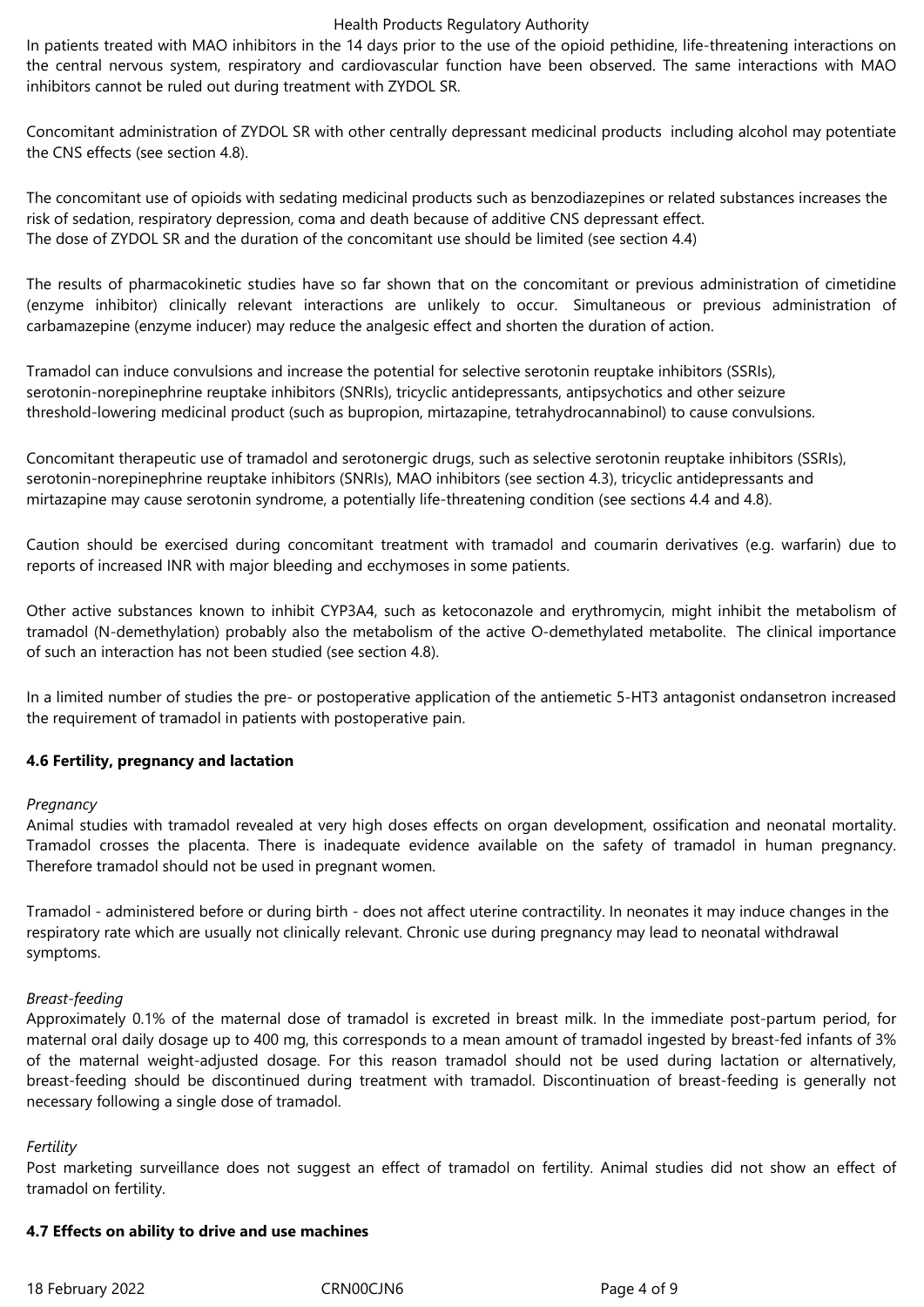#### Health Products Regulatory Authority

Even when taken according to instructions, tramadol may cause effects such as somnolence and dizziness and therefore may impair the reactions of drivers and machine operators. This applies particularly in conjunction with alcohol and other psychotropic substances.

#### **4.8 Undesirable effects**

The most commonly reported adverse reactions are nausea and dizziness, both occurring in more than 10 % of patients.

The frequencies are defined as follows:

*Very common:* ≥1/10 *Common:* ≥1/100, <1/10 *Uncommon:* ≥1/1000, <1/100 *Rare:* ≥1/10 000, <1/1000 *Very rare:* <1/10 000 *Not known:* cannot be estimated from the available data

# Cardiac disorders:

*Uncommon:* cardiovascular regulation (palpitation, tachycardia). These adverse reactions may occur especially on intravenous administration and in patients who are physically stressed.

*Rare:* bradycardia

Investigations: *Rare:*  increase in blood pressure

# Vascular disorders:

*Uncommon:* cardiovascular regulation (postural hypotension or cardiovascular collapse). These adverse reactions may occur especially on intravenous administration and in patients who are physically stressed.

Metabolism and nutrition disorders:

*Rare:* changes in appetite

# Respiratory, thoracic and mediastinal disorders:

*Rare:* respiratory depression,dyspnoea

If the recommended doses are considerably exceeded and other centrally depressant substances are administered concomitantly, (see section 4.5), respiratory depression may occur.

Worsening of asthma has been reported, though a causal relationship has not been established. Not known: Hiccups.

#### Nervous system disorders:

*Very common:* dizziness

*Common:* headache, somnolence

*Rare:* speech disorders, paraesthesia, tremor, epileptiform convulsions, involuntarymuscle contractions, abnormal coordination, syncope.

*Not known:* Serotonin syndrome

Convulsions occurred mainly after administration of high doses of tramadol or after concomitant treatment with medicinal products which can lower the seizure threshold (see sections 4.4 and 4.5).

# Psychiatric disorders:

18 February 2022 CRN00CJN6 Page 5 of 9 *Rare:* hallucinations, confusion, sleep disturbance, delirium, anxiety and nightmares. Psychic adverse reactions may occur following administration of tramadol which vary individually in intensity and nature (depending on personality and duration of treatment). These include changes in mood (usually elation, occasionally dysphoria), changes in activity (usually suppression, occasionally increase) and changes in cognitive and sensorial capacity (e.g. decision behaviour, perception disorders). Drug dependence may occur. Symptoms of drug withdrawal syndrome, similar to those occurring during opiate withdrawal, may occur as follows: agitation, anxiety, nervousness, insomnia, hyperkinesia, tremor and gastrointestinal symptoms. Other symptoms that have very rarely been seen with tramadol discontinuation include: panic attacks, severe anxiety, hallucinations, paraesthesias, tinnitus and unusual CNS symptoms (i.e. confusion, delusions, depersonalisation, derealisation, paranoia).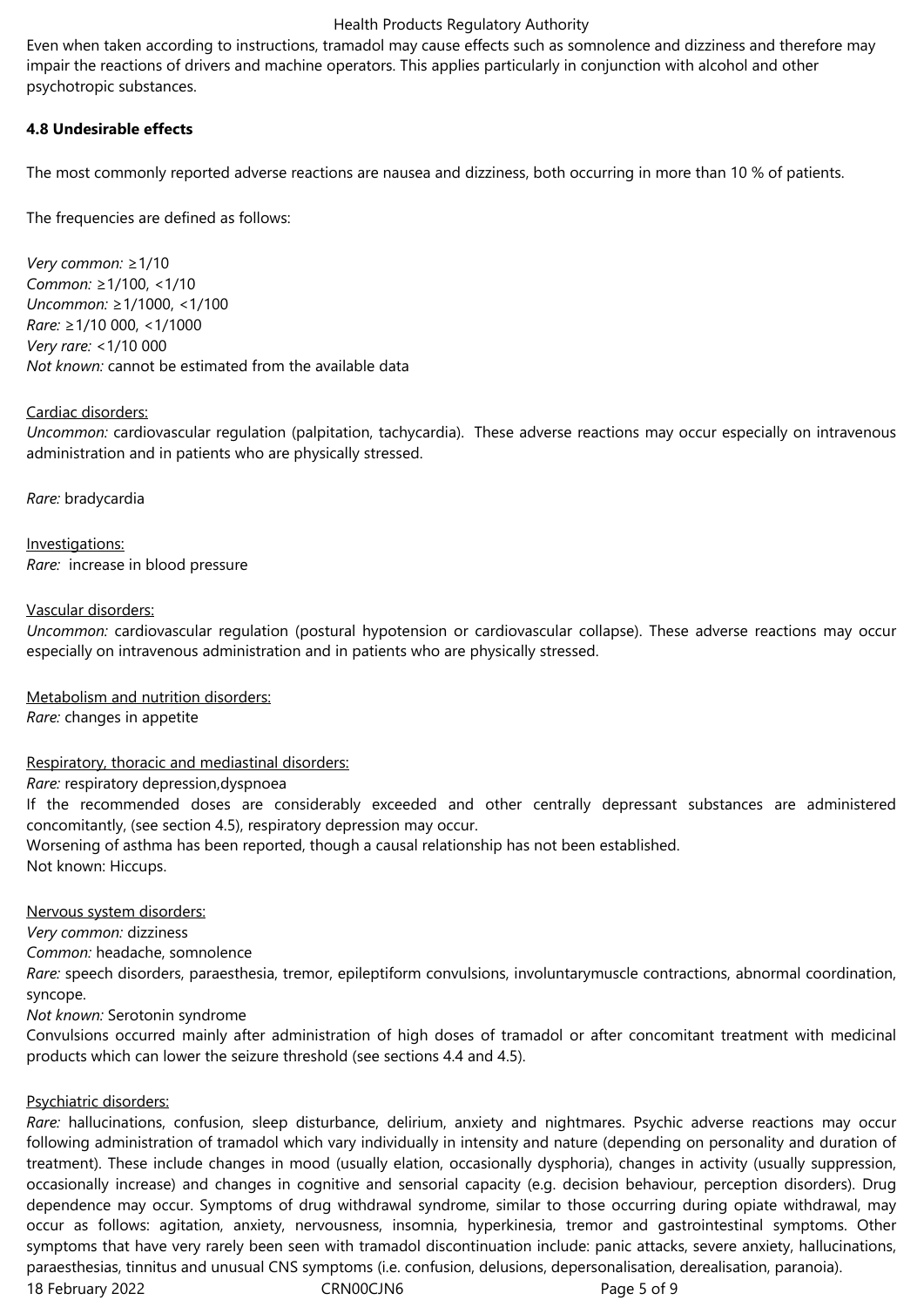*Rare:* miosis, mydriasis, blurred vision

Eye disorders:

Gastrointestinal disorders: *Very common:* nausea *Common:* constipation, dry mouth, vomiting *Uncommon:* retching,gastrointestinal discomfort (a feeling of pressure in the stomach, bloating), diarrhoea

Skin and subcutaneous tissue disorders: *Common:* hyperhidrosis *Uncommon:* dermal reactions (e.g. pruritus, rash, urticaria)

Musculoskeletal and connective tissue disorders: *Rare:* motorial weakness

Hepatobiliary disorders: In a few isolated cases an increase in liver enzyme values has been reported in a temporal connection with the therapeutic use of tramadol.

Renal and urinary disorders: *Rare:* micturition disorders (dysuria and urinary retention)

Immune system disorders: *Rare:* allergic reactions (e.g. dyspnoea, bronchospasm, wheezing, angioneurotic oedema and anaphylaxis)

Metabolism and nutrition disorders: *Not known:* hypoglycaemia

General disorders: *Common:* fatigue

# Reporting of suspected adverse reactions

Reporting suspected adverse reactions after authorisation of the medicinal product is important. It allows continued monitoring of the benefit/risk balance of the medicinal product. Healthcare professionals are asked to report any suspected adverse reactions via HPRA Pharmacovigilance, Website: www.hpra.ie.

# **4.9 Overdose**

#### *Symptoms*

In principle, on intoxication with tramadol symptoms similar to those of other centrally acting analgesics (opioids) are to be expected. These include in particular miosis, vomiting, cardiovascular collapse, consciousness disorders up to coma, convulsions and respiratory depression up to respiratory arrest. Serotonin syndrome has also been reported.

*Treatment*

The general emergency measures apply. Keep open the respiratory tract (aspiration!), maintain respiration and circulation depending on the symptoms. The antidote for respiratory depression is naloxone. In animal experiments naloxone had no effect on convulsions. In such cases diazepam should be given intravenously.

In case of intoxication orally, gastrointestinal decontamination with activated charcoal or by gastric lavage is only recommended within 2 hours after tramadol intake. Gastrointestinal decontamination at a later time point may be useful in case of intoxication with exceptionally large quantities or prolonged-release formulations.

Tramadol is minimally eliminated from the serum by haemodialysis or haemofiltration. Therefore treatment of acute intoxication with ZYDOL SR with haemodialysis or haemofiltration alone is not suitable for detoxification.

18 February 2022 CRN00CJN6 CRNO0CJN6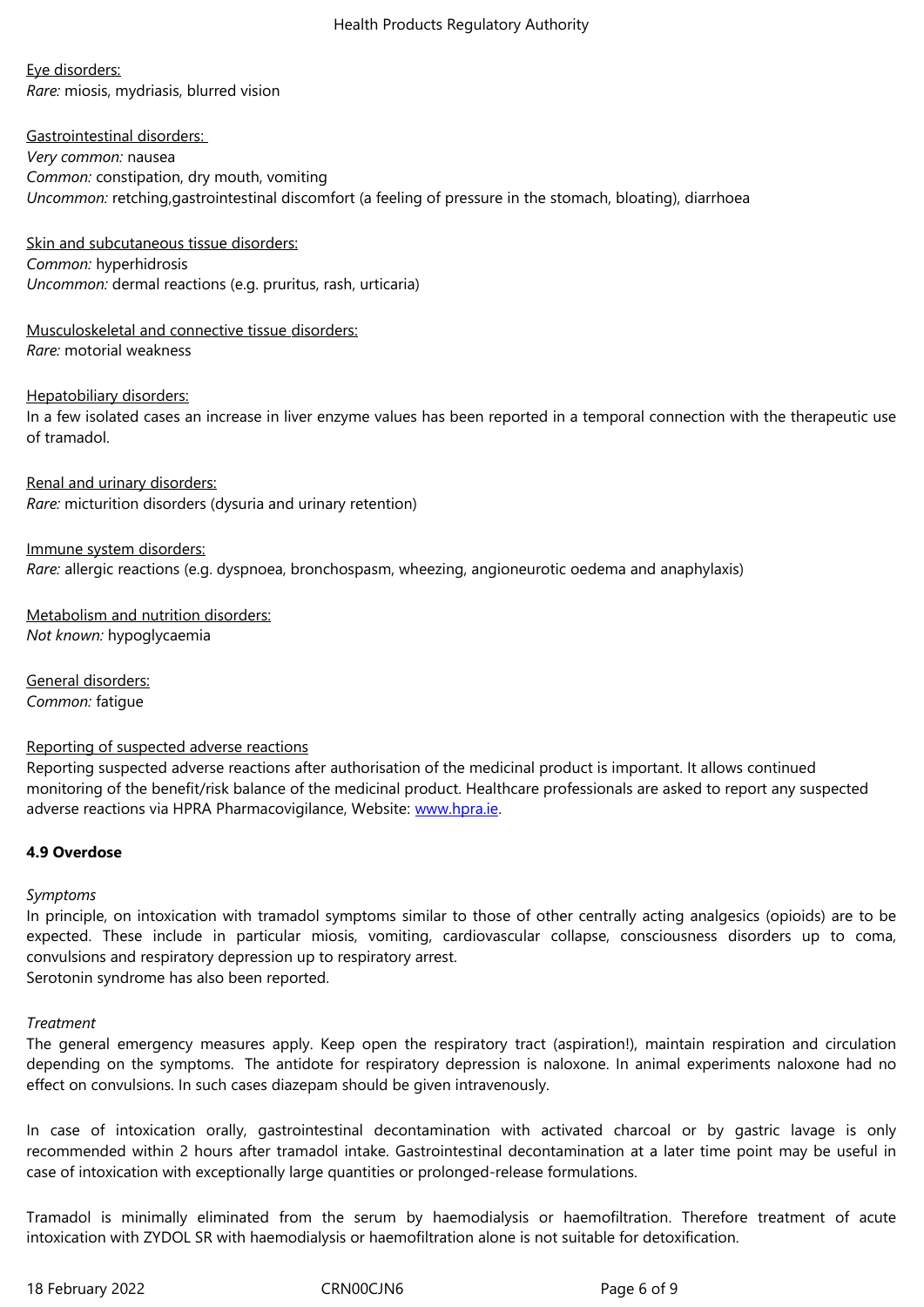# **5 PHARMACOLOGICAL PROPERTIES**

# **5.1 Pharmacodynamic properties**

# Pharmacotherapeutic group: other opioids; ATC-code N 02 AX 02

Tramadol is a centrally acting opioid analgesic. It is a non selective pure agonist at microgram, δ and κ opioid receptors with a higher affinity for the microgram receptor. Other mechanisms which may contribute to its analgesic effect are inhibition of neuronal reuptake of noradrenaline and enhancement of serotonin release.

Tramadol has an antitussive effect. In contrast to morphine, analgesic doses of tramadol over a wide range have no respiratory depressant effect. Also gastrointestinal motility is less affected. Effects on the cardiovascular system tend to be slight. The potency of tramadol is reported to be 1/10 (one tenth) to 1/6 (one sixth) that of morphine.

#### Paediatric population

Effects of enteral and parenteral administration of tramadol have been investigated in clinical trials involving more than 2000 paediatric patients ranging in age from neonate to 17 years of age. The indications for pain treatment studied in those trials included pain after surgery (mainly abdominal), after surgical tooth extractions, due to fractures, burns and traumas as well as other painful conditions likely to require analgesic treatment for at least 7 days.

At single doses of up to 2 mg/kg or multiple doses of up to 8 mg/kg per day (to a maximum of 400 mg per day) efficacy of tramadol was found to be superior to placebo, and superior or equal to paracetamol, nalbuphine, pethidine or low dose morphine. The conducted trials confirmed the efficacy of tramadol. The safety profile of tramadol was similar in adult and paediatric patients older than 1 year (see section 4.2).

# **5.2 Pharmacokinetic properties**

More than 90% of ZYDOL SR is absorbed after oral administration. The mean absolute bioavailability is approximately 70 %, irrespective of the concomitant intake of food. The difference between absorbed and non-metabolised available tramadol is probably due to low first-pass effect. The first-pass effect after oral administration is a maximum of 30 %.

Tramadol has a high tissue affinity (V d, $\beta$  = 203  $\pm$  40 1). It has a plasma protein binding of about 20%.

After administration of ZYDOL SR 100 mg the peak plasma concentration Cmax =  $141 \pm 40$  ng/ml is reached after 4.9 h; after administration of ZYDOL SR 200 mg Cmax 260  $\pm$  62 ng/ml is reached after 4.8 hours.

Tramadol passes the blood-brain and placental barriers. Very small amounts of the substance and its O-desmethyl derivative are found in the breast-milk (0.1 % and 0.02 % respectively of the applied dose).

Elimination half-life t 1/2,β is approximately 6 h, irrespective of the mode of administration. In patients above 75 years of age it may be prolonged by a factor of approximately 1.4.

In humans tramadol is mainly metabolised by means of N- and O-demethylation and conjugation of the O-demethylation products with glucuronic acid. Only O-desmethyltramadol is pharmacologically active. There are considerable interindividual quantitative differences between the other metabolites. So far, eleven metabolites have been found in the urine.

Animal experiments have shown that O-desmethyltramadol is more potent that the parent substance by the factor  $2 - 4$ . Its half-life t ½,β (6 healthy volunteers) is 7.9 h (range 5.4 – 9.6h) and is approximately that of tramadol.

The inhibition of one or both types of the isoenzymes CYP3A4 and CYP2D6 involved in the biotransformation of tramadol may affect the plasma concentration of tramadol or its active metabolite.

Tramadol and its metabolites are almost completely excreted via the kidneys. Cumulative urinary excreation is 90% of the total radioactivity of the administered dose. In case of impaired hepatic and renal function the half-life may be slightly prolonged. In patients with cirrhosis of the liver, elimination half lives of 13.3  $\pm$  4.9 h (tramadol) and 18.5  $\pm$  9.4 h (O-desmethyltramadol), in an extreme case 22.3 h and 36 h respectively, have been determined. In patients with renal insufficiency (creatinine clearance  $\le$ 5 ml/min) the values were 11  $\pm$  3.2 h and 16.9  $\pm$  3 h, in an extreme case 19.5 h and 43.2 h respectively.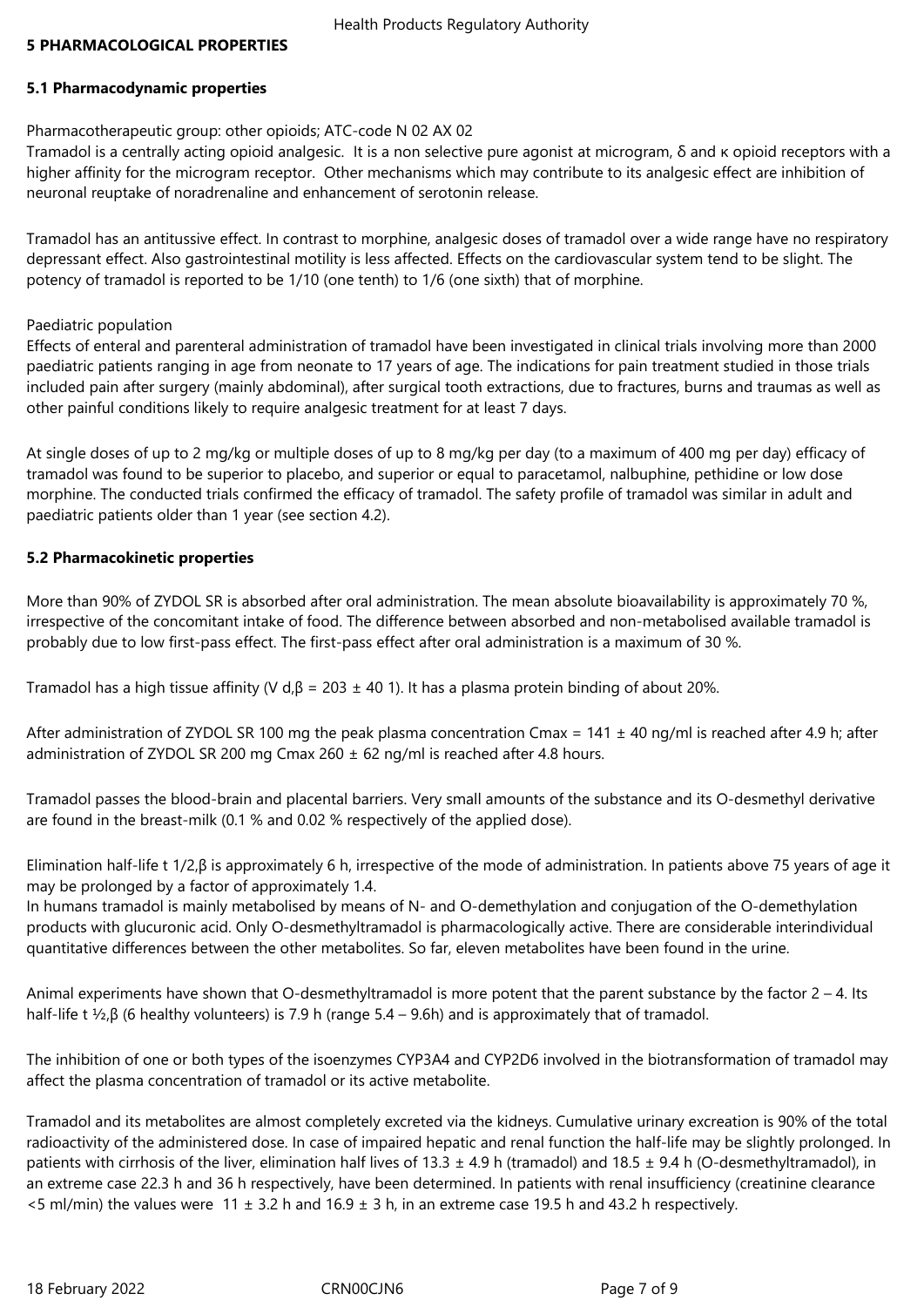#### Health Products Regulatory Authority

Tramadol has a liner pharmacokinetic profile within the therapeutic dosage range. The relationship between serum concentrations and the analgesic effect is dose-dependent, but varies considerably in isolated cases. A serum concentration of 100-300 ng/ml is usually effective.

Paediatric population

The pharmacokinetics of tramadol and O-desmethyltramadol after single-dose and multiple-dose oral administration to subjects aged 1 year to 16 years were found to be generally similar to those in adults when adjusting for dose by body weight, but with a higher between-subject variability in children aged 8 years and below.

In children below 1 year of age, the pharmacokinetics of tramadol and O-desmethyltramadol have been investigated, but have not been fully characterized. Information from studies including this age group indicates that the formation rate of O-desmethyltramadol via CYP2D6 increases continuously in neonates, and adult levels of CYP2D6 activity are assumed to be reached at about 1 year of age. In addition, immature glucuronidation systems and immature renal function may result in slow elimination and accumulation of O-desmethyltramadol in children under 1 year of age.

# **5.3 Preclinical safety data**

On repeated oral and parenteral administration of tramadol for 6-26 weeks in rats and dogs and oral administration for 12 months in dogs haematological, clinicochemical and histological investigations showed no evidence of any substance-related changes. Central nervous manifestations only occurred after high doses considerably above the therapeutic range: restlessness, salivation, convulsions, and reduced weight gain. Rats and dogs tolerated oral doses of 20 mg/kg and 10 mg/kg body weight respectively, and dogs rectal doses of 20 mg/kg body weight without any reactions.

In rats tramadol dosages from 50mg/kg/day upwards caused toxic effects in dams and raised neonate mortality. In the offspring retardation occurred in the form of ossification disorders and delayed vaginal and eye opening. Male fertility was not affected. After higher doses (from 50mg/kg/day upwards) females exhibited a reduced pregnancy rate. In rabbits there were toxic effects in dams from 125mg/kg upwards and skeletal anomalies in the offspring.

In some in-vitro test systems there was evidence of mutagenic effects. In-vivo studies showed no such effects. According to knowledge gained so far, tramadol can be classified as non-mutagenic.

Studies on the tumorigenic potential of tramadol hydrochloride have been carried out in rats and mice. The study in rats showed no evidence of any substance- related increase in the incidence of tumours. In the study in mice there was an increased incidence of liver cell adenomas in male animals (a dose dependent, non-significant increase from 15mg/kg upwards) and an increase in pulmonary tumours in females of all dosage groups( significant, but not dose-dependent).

# **6 PHARMACEUTICAL PARTICULARS**

#### **6.1 List of excipients**

Tablet core: Microcrystalline cellulose Hypromellose 100 000 mPa's Magnesium stearate Colloidal anhydrous silica

Film coating: Hypromellose 6 mPa's Lactose monohydrate Macrogol 6000 Propylene glycol Talc Titanium dioxide (E171)

# **6.2 Incompatibilities**

18 February 2022 CRN00CJN6 Page 8 of 9 Not applicable.